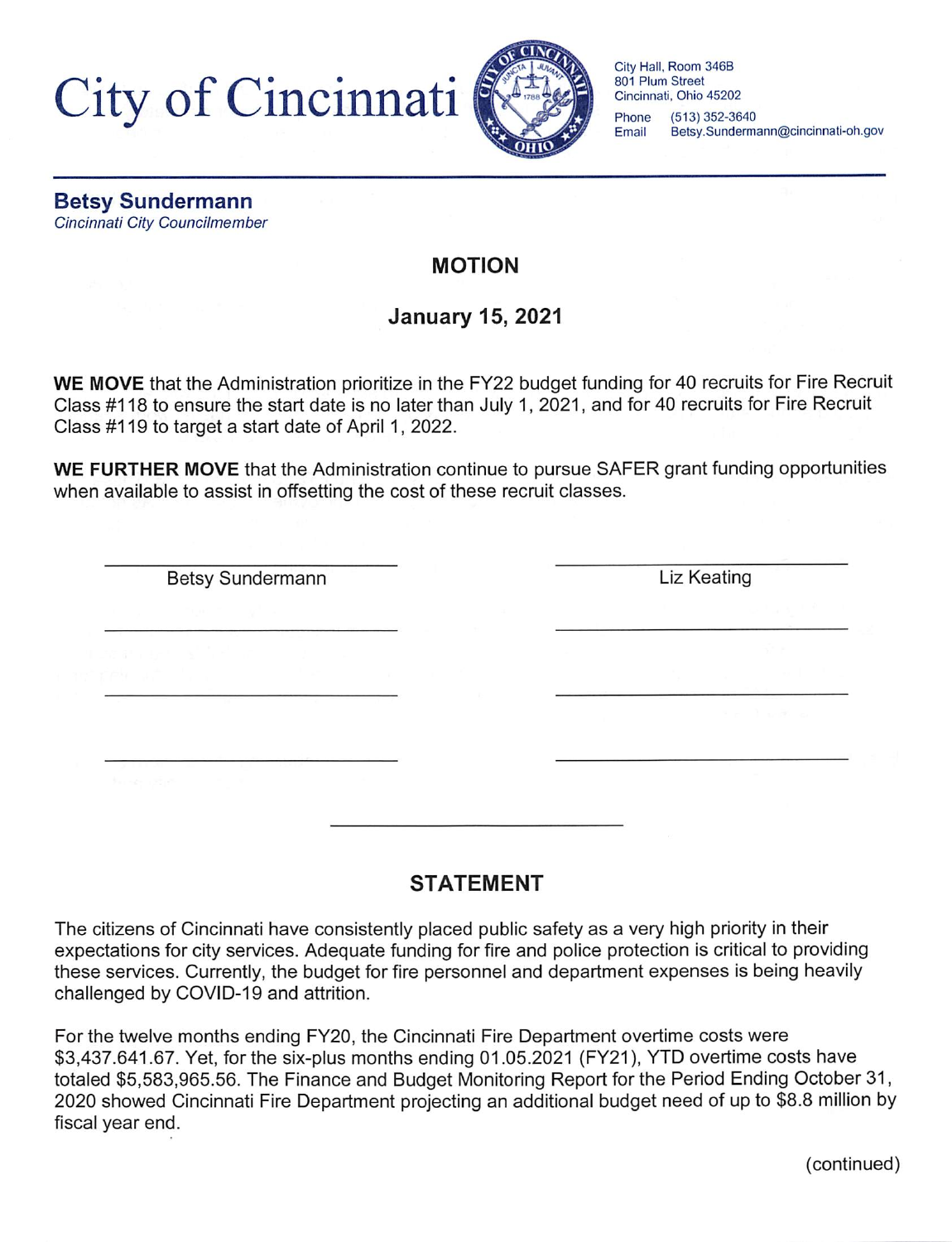The COVID-19 pandemic has necessitated the use of additional overtime to meet staffing and service requirements. Sick leave has increased due to COVID-19 diagnoses, exposure, or mandatory quarantine periods required while waiting for test results. COVID-19 related sick leave has been further exacerbated by the close living and working conditions of sworn staff in fire houses.

For the identified needs that are directly related to COVID-19, the Administration will seek additional federal or state CARES dollars to help offset the overage.

Additionally, attrition in the first quarter of FY21 has trended 200% higher than expected due to unanticipated separations. Several separations are attributed to medic unit staff burnout, which has increased since the start of COVID-19. Attrition tends to accelerate in the first quarter and then curtails in quarters two through four. If attrition trends do not curtail, the department will require additional overtime to backfill vacant positions.

The Approved FY21 Budget Update assumes a starting sworn strength of 826.0 FTE with an estimated annual attrition rate of 31.0 FTE. As of January 5, 2021, Fire currently has a sworn strength of 800.0 FTE. An additional 11.0 FTE are expected to retire before the fiscal year's end.

Moving forward. Fire anticipates 12.0 FTE to retire in FY22 and 31.0 FTE to retire in FY23. These figures do not include unanticipated retirements or other types of employment separation. As noted above, attrition has increased during COVID-19. These trends may continue in FY22. Additionally, the department has noticed that sworn personnel enrolled in the Deferred Retirement Option Plan (DROP) do not stay the entire eight years of the program, further increasing unanticipated attrition.

The trajectory of overtime costs due to COVID-19 and attrition requires the city to prioritize its recruit classes planned for the FY22 budget. Depending on CARES funds that come available in the near future, funding for a Recruit Class #118 of 40 recruits should be prioritized in the FY22 budget so that the recruit class can be started no later than July 1, 2021, earlier if possible. Additionally, funding for a Recruit Class #119 of 40 recruits should be targeted in the FY22 budget for an April 1, 2022 start date to help cover for the anticipated attrition.

Even though it will take time to get recruits trained and on the job, the rebuilding of the sworn strength of the Cincinnati Fire Department will address both the attrition and overtime crises our city and budget are facing.